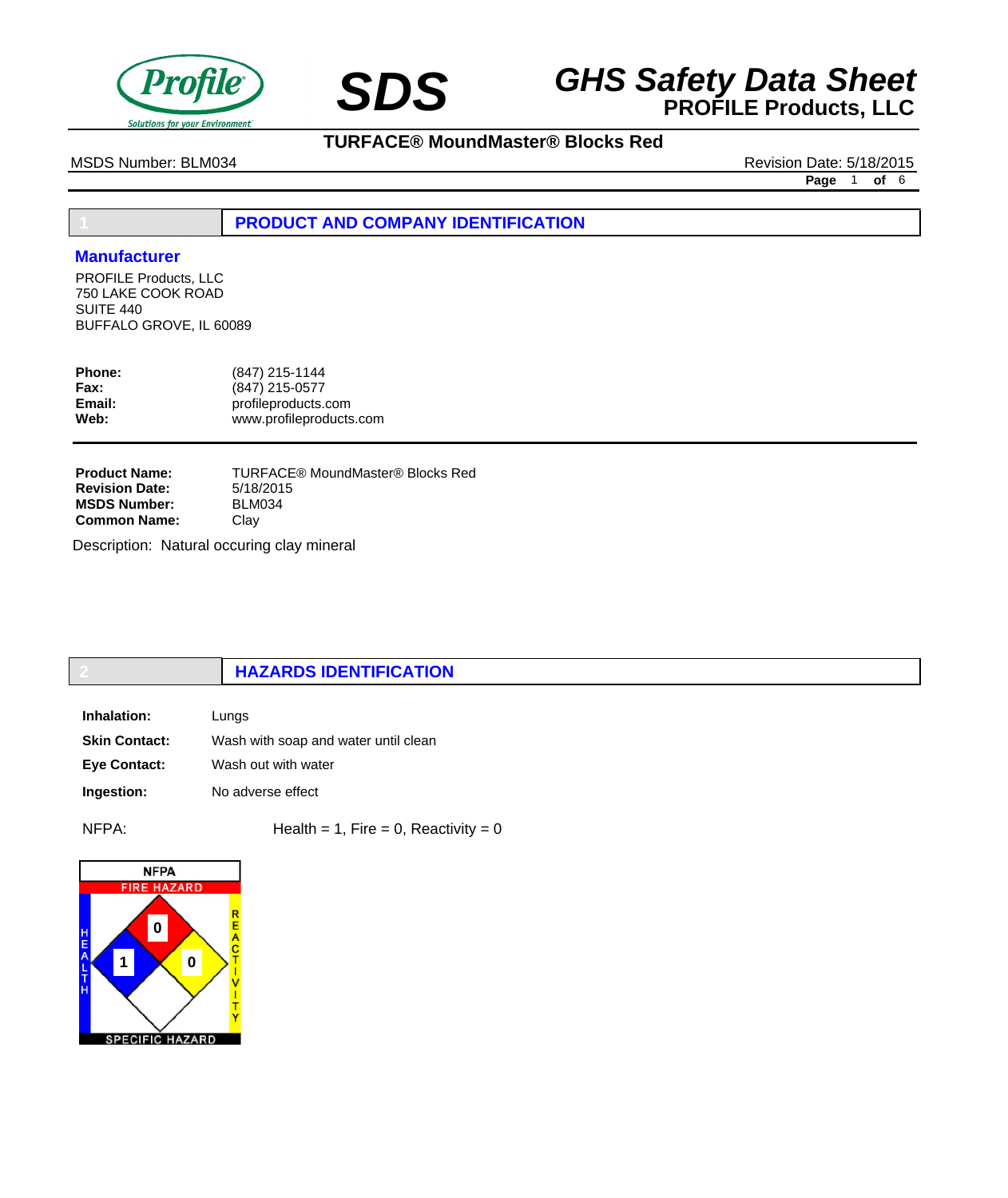



MSDS Number: BLM034 Revision Date: 5/18/2015

**TURFACE® MoundMaster® Blocks Red**

**Page** 2 **of** 6

GHS Signal Word: WARNING

GHS Hazard Pictograms:



GHS Classifications: Health, Specific target organ toxicity - Single exposure, 3

GHS Phrases:

 H335 - May cause respiratory irritation

GHS Precautionary Statements:

 P201 - Obtain special instructions before use.

- P202 Do not handle until all safety precautions have been read and understood.
- P261 Avoid breathing dust/fume/gas/mist/vapours/spray.

Crystalline Silica (Quartz) [EPA Hazard Category: Health (Chronic)]

Carcinogen: OSHA - No NTP - Yes (respirable) IARC - Yes

This product contains up to 40% crystalline silica. The International Agency for Research on Cancer (IARC) has stated that there is sufficient evidence of carcinogenicity of crystalline silica to human beings. It was noted that carcinogenicity was not detected in all industrial circumstances studied. The NTP's Sixth Annual Report on Carcinogens include respirable crystalline silica. The Hazard Communication Standard (29CFR 1910.1200) requires that any material containing over 0.1% of a substance reported as a carcinogen in an IARC monograph or the most recent NTP Annual Report on Carcinogens must be identified as a carcinogen. These identifications are for hazard communications only and do not serve as assessments of carcinogenic risk. Crystalline silica is known to cause silicosis. At dust levels below the recommended PEL exposure to the crystalline silica contained in this product should not present a health hazard.

Inhalation of excessive concentrations of any dust, including this material, may lead to lung injury. As formulated, this product is not expected to form appreciable respirable crystalline silica dust from use or attrition. Because application and exposure data indicate exposure to respirable quartz in the normal use of the ingredient within this product which contains crystalline silica, is well below the OSHA Permissible Exposure Limit (PEL) and ACGIH Threshold Limit Value (TLV). Adverse effects would not be expected from normal use of this product

**3 COMPOSITION/INFORMATION ON INGREDIENTS**

## **Ingredients:**

| $\text{Cas}~#$ | Perc. |  | Chemical Name |                                                |  |
|----------------|-------|--|---------------|------------------------------------------------|--|
|                |       |  |               |                                                |  |
|                |       |  |               | 14808607   15-40%   silica, crystalline quartz |  |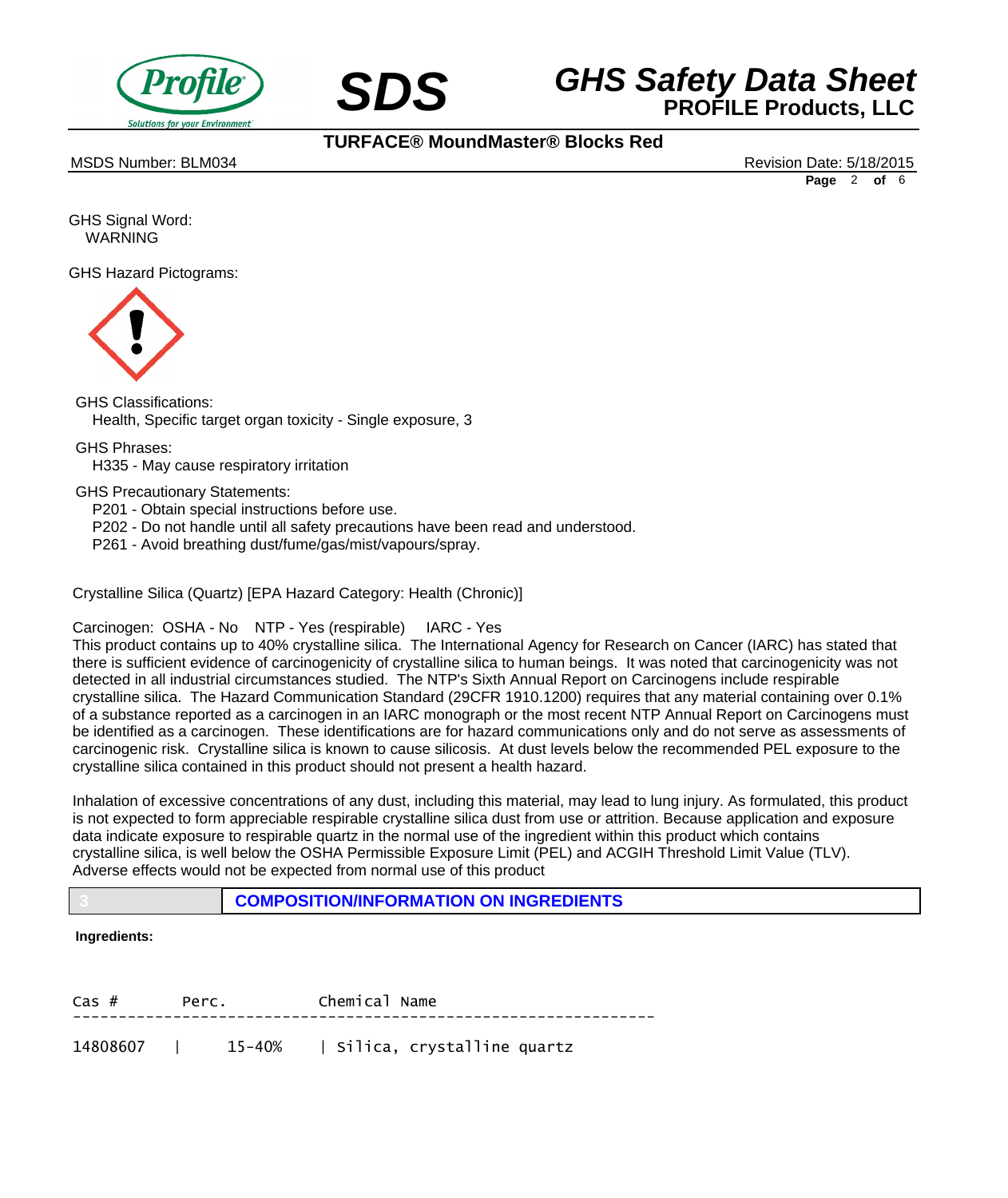

# **SDS GHS Safety Data Sheet**<br>**PROFILE Products, LLC**

## **TURFACE® MoundMaster® Blocks Red**

MSDS Number: BLM034 Revision Date: 5/18/2015

**Page** 3 **of** 6

#### **4 FIRST AID MEASURES** Move to fresh air. Wash throughly with soap and water. Flush thoroughly with water. See a physician if discomfort persists. None. If large quantities are ingested consult your physician. **Inhalation: Skin Contact: Eye Contact: Ingestion:**

| <b>FIRE FIGHTING MEASURES</b> |
|-------------------------------|

Non-flammable and non-hazardous

| <b>ACCIDENTAL RELEASE MEASURES</b> |
|------------------------------------|
|                                    |

Steps to be taken in case material is released or spilled: If uncontaminated, sweep up or collect, and reuse as product. If contaminated with other materials, collect in suitable containers.

|                              | <b>HANDLING AND STORAGE</b>                                                                            |  |  |
|------------------------------|--------------------------------------------------------------------------------------------------------|--|--|
| <b>Handling Precautions:</b> | Steps to be taken in case material is released or spilled: If uncontaminated, sweep up or collect, and |  |  |

**Storage Requirements:**

reuse as product. If contaminated with other materials, collect in suitable containers. Store in dry area.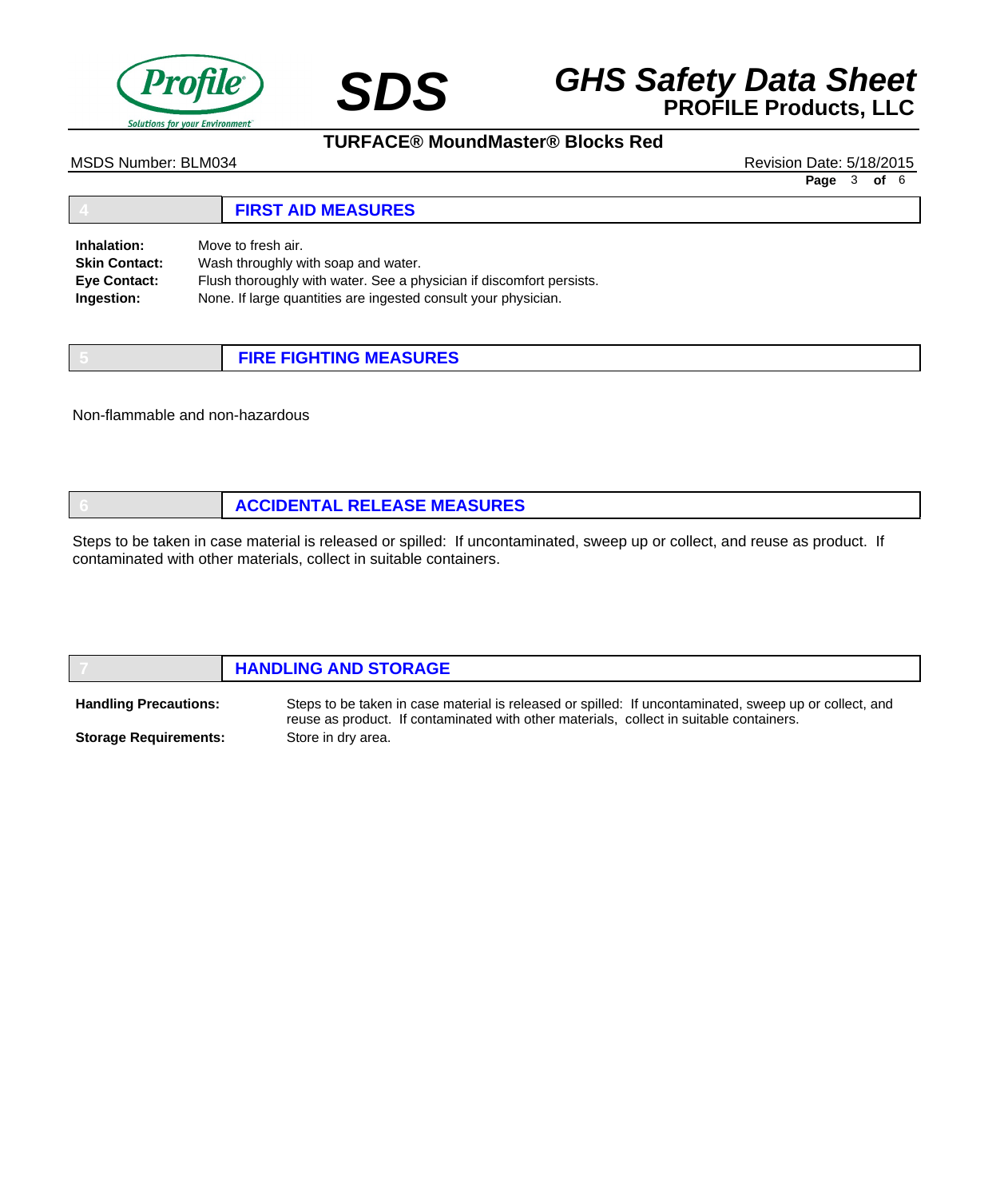



**TURFACE® MoundMaster® Blocks Red**

MSDS Number: BLM034 Revision Date: 5/18/2015

**Page** 4 **of** 6

## **8 EXPOSURE CONTROLS/PERSONAL PROTECTION**

| <b>Personal Protective Equip:</b>             | Respiratory Protection: If dust concentrations exceed recommended Permissible Exposure Limits, use<br>NIOSH- approved dust respirators, with approval TC-21C-xxx, until feasible engineering controls are<br>completed.<br>Ventilation: Local exhaust or other ventilation that will reduce dust concentrations to less than<br>Permissible Exposure Limits is recommended.<br>Eye Protection: If high dust concentrations exist, tight-fitting goggles are recommended to reduce dust<br>exposure to the eyes.<br>Other Protective Equipment: Optional. |  |
|-----------------------------------------------|----------------------------------------------------------------------------------------------------------------------------------------------------------------------------------------------------------------------------------------------------------------------------------------------------------------------------------------------------------------------------------------------------------------------------------------------------------------------------------------------------------------------------------------------------------|--|
| Exposure Limits (respirable fraction) in Air: |                                                                                                                                                                                                                                                                                                                                                                                                                                                                                                                                                          |  |
| OSHA & MSHA - PEL                             | 10mg/m3                                                                                                                                                                                                                                                                                                                                                                                                                                                                                                                                                  |  |
|                                               | % $SiO2 + 2$ (8-Hour TWA)                                                                                                                                                                                                                                                                                                                                                                                                                                                                                                                                |  |
| <b>ACGIH - TLV</b>                            | 0.05 mg/cubic meter (8-Hour TWA)                                                                                                                                                                                                                                                                                                                                                                                                                                                                                                                         |  |
| <b>NIOSH</b>                                  | 0.05mg/cubic meter (10-Hour TWA, 40-hour work week)                                                                                                                                                                                                                                                                                                                                                                                                                                                                                                      |  |

Exposure Limits refer to the respirable fraction.

PEL means OSHA Permissible Exposure Limit.

TLV means American Conference of Governmental Industrial Hygienists (ACGIH) Threshold Limit Value. MSHA means Mine Safety and Health Administration Exposure Limit.

TWA means 8 hour Time Weighted Average.

|                                           | PHYSICAL AND CHEMICAL PROPERTIES |                      |                  |
|-------------------------------------------|----------------------------------|----------------------|------------------|
| Appearance:<br><b>Spec Grav./Density:</b> | Red blocks of clay<br>N.A.       | <b>Bulk Density:</b> | 43 lbs/cubic ft. |

## **10 STABILITY AND REACTIVITY**

Turface is stable under all normal conditions. Strong Oxiders Unreacted polymer monomers None Known Will not occur. **Stability: Conditions to Avoid: Materials to Avoid: Hazardous Decomposition: Hazardous Polymerization:**

**11 TOXICOLOGICAL INFORMATION**

Inhalation- N.E. Intravenous- Rat - LD50:15mg/kg Oral - Rat - LD50:3160 mg/kg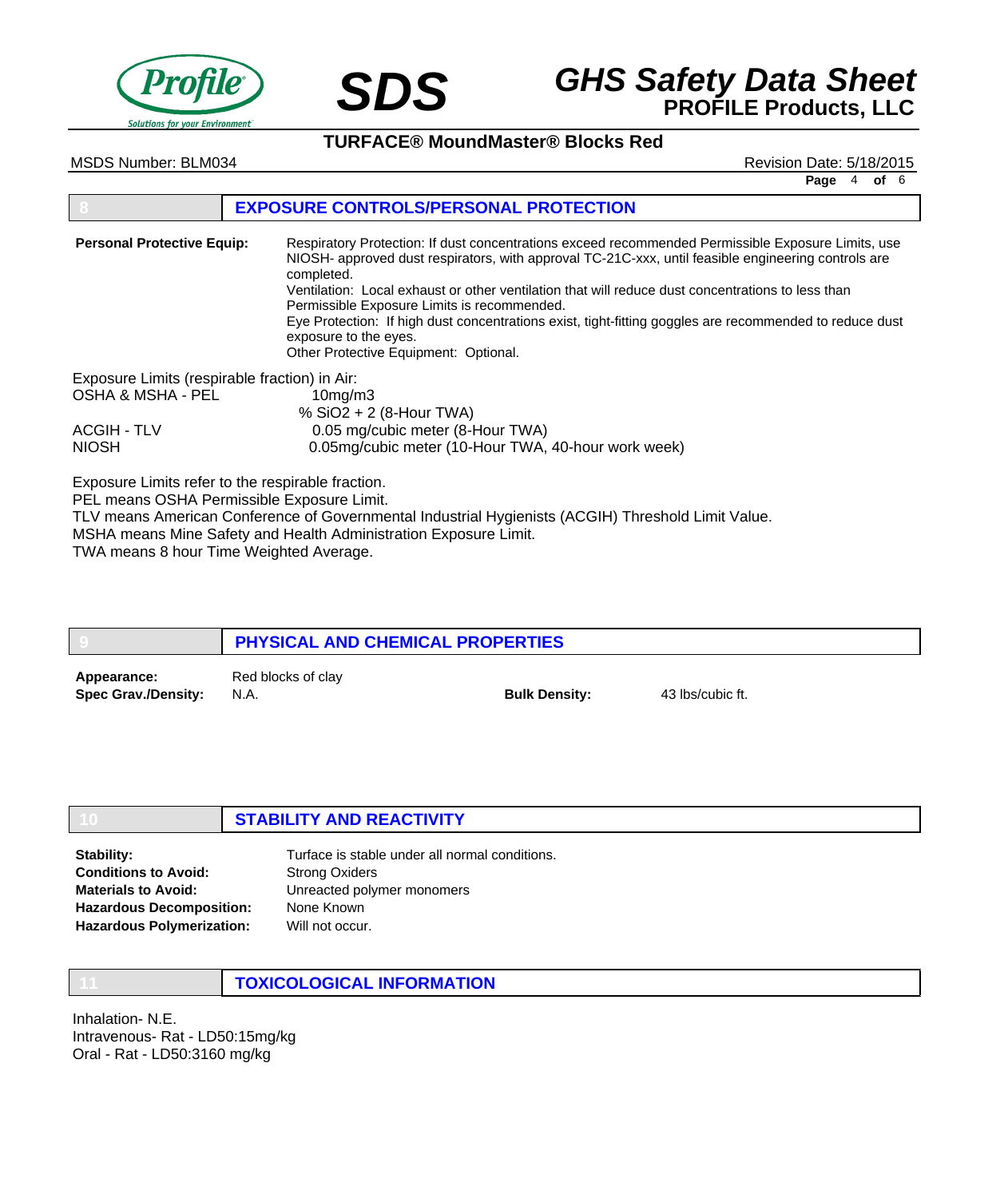



**TURFACE® MoundMaster® Blocks Red**

MSDS Number: BLM034 Revision Date: 5/18/2015

**Page** 5 **of** 6

## **12 ECOLOGICAL INFORMATION**

Natural occuring mineral- none determined

Teratogenicity- ND

Mutagenicity- ND

Reproductive toxicity- ND

**13 DISPOSAL CONSIDERATIONS**

Can be disposed of in an approved disposal facility, in accordance with applicable federal, state, and local regulations. The nature and extent of contamination, if any, may require use of specialized disposal methods.

| <b>TRANSPORT INFORMATION</b> |
|------------------------------|
|                              |

DOT Class: Not regulated #

Ground Clay contains crystalline silica in solid form

WHMIS Classification D2A

WHMIS Label on each package

Not TDG regulated